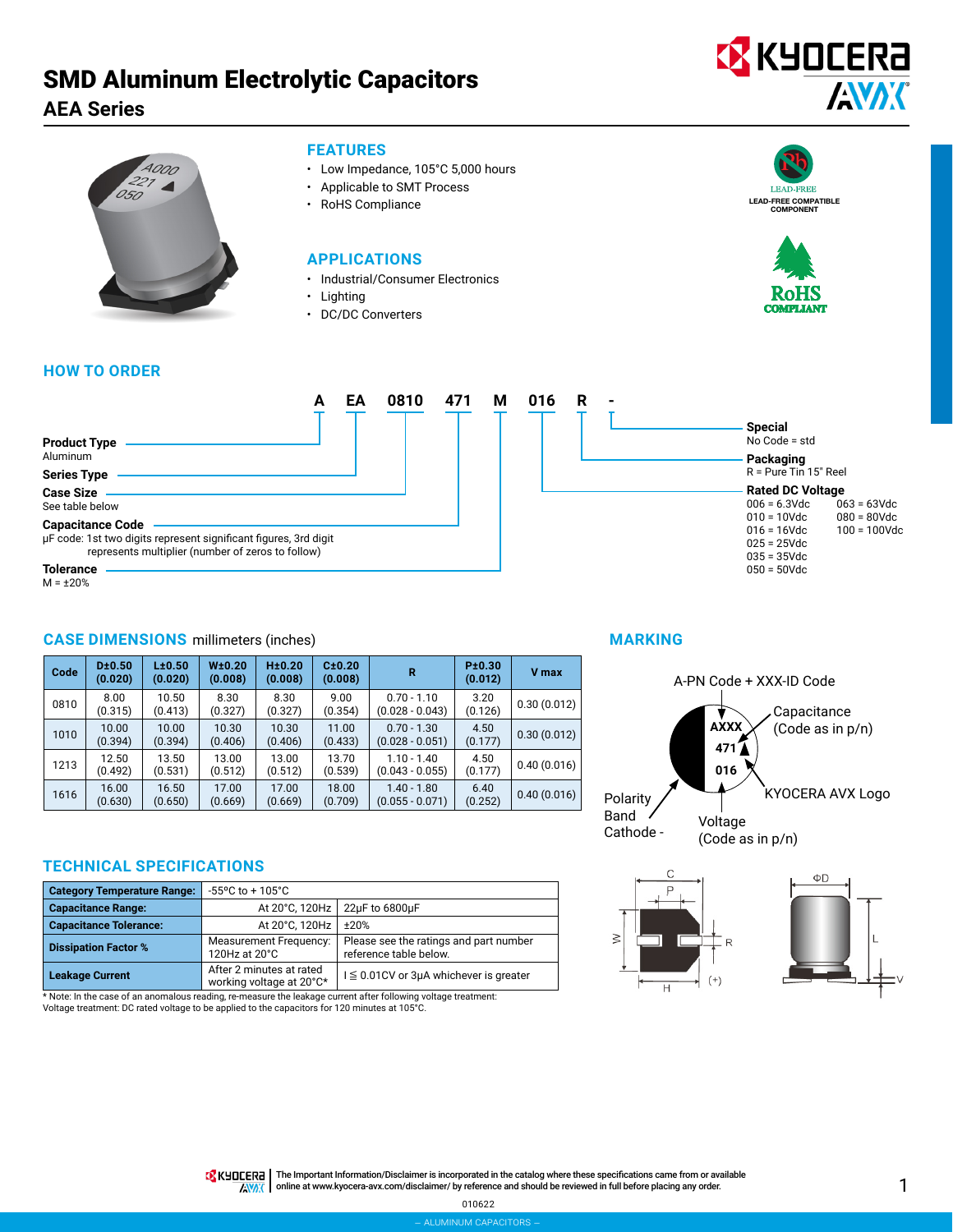# SMD Aluminum Electrolytic Capacitors **AEA Series**



# **CAPACITANCE AND RATED VOLTAGE RANGE (FIGURES DENOTES CASE SIZE)**

|      | Capacitance |      |            |            |            | Rated Voltage DC $(V_R)$ |            |      |            |             |
|------|-------------|------|------------|------------|------------|--------------------------|------------|------|------------|-------------|
| μF   | Code        | 6.3V | <b>10V</b> | <b>16V</b> | <b>25V</b> | 35V                      | <b>50V</b> | 63V  | <b>80V</b> | <b>100V</b> |
| 22   | 220         |      |            |            |            |                          |            |      |            | 0810        |
| 33   | 330         |      |            |            |            |                          |            |      | 0810       | 1010        |
| 47   | 470         |      |            |            |            |                          |            | 0810 | 1010       | 1213        |
| 56   | 560         |      |            |            |            |                          | 0810       | 1010 |            |             |
| 68   | 680         |      |            |            |            |                          | 0810       |      |            | 1213        |
| 100  | 101         |      |            |            |            | 0810                     | 0810       | 1213 | 1213       | 1616        |
| 150  | 151         |      |            |            | 0810       | 0810                     | 1010       | 1213 | 1213       | 1616        |
| 220  | 221         |      |            |            | 0810       | 1010                     | 1010       | 1213 |            |             |
| 330  | 331         |      | 0810       | 0810       | 0810       |                          | 1213       | 1616 | 1616       |             |
| 470  | 471         | 0810 | 0810       | 0810       | 1010       | 1213                     | 1616       | 1616 |            |             |
| 680  | 681         | 0810 | 1010       | 1010       | 1213       | 1213                     | 1616       |      |            |             |
| 1000 | 102         | 0810 | 1010       | 1010, 1213 | 1213       | 1616                     | 1616       |      |            |             |
| 1500 | 152         | 1010 | 1213       | 1213       | 1616       | 1616                     |            |      |            |             |
| 2200 | 222         | 1213 | 1213       |            | 1616       |                          |            |      |            |             |
| 3300 | 332         |      |            | 1616       |            |                          |            |      |            |             |
| 4700 | 472         |      | 1616       |            |            |                          |            |      |            |             |
| 6800 | 682         | 1616 |            |            |            |                          |            |      |            |             |

Released ratings

# **RATINGS & PART NUMBER REFERENCE**

| Part No.        | <b>Case Size</b> | Capacitance<br>$(\mu F)$ | <b>Rated Voltage</b><br>(V) | <b>DCL Max.</b><br>$(\mu A)$ | <b>DF Max. (%)</b> | 100kHz RMS<br><b>Current</b><br>$(mA)/105^{\circ}C$ | Impedance 100kHz<br>Max.<br>(0) |
|-----------------|------------------|--------------------------|-----------------------------|------------------------------|--------------------|-----------------------------------------------------|---------------------------------|
|                 |                  |                          | 6.3 Volt                    |                              |                    |                                                     |                                 |
| AEA0810471M006R | 0810             | 470                      | 6.3                         | 30                           | 30                 | 600                                                 | 0.17                            |
| AEA0810681M006R | 0810             | 680                      | 6.3                         | 43                           | 30                 | 600                                                 | 0.17                            |
| AEA0810102M006R | 0810             | 1000                     | 6.3                         | 63                           | 30                 | 600                                                 | 0.17                            |
| AEA1010152M006R | 1010             | 1500                     | 6.3                         | 95                           | 30                 | 850                                                 | 0.09                            |
| AEA1213222M006R | 1213             | 2200                     | 6.3                         | 139                          | 30                 | 1100                                                | 0.06                            |
| AEA1616682M006R | 1616             | 6800                     | 6.3                         | 428                          | 30                 | 1800                                                | 0.035                           |
|                 |                  |                          | 10 Volt                     |                              |                    |                                                     |                                 |
| AEA0810331M010R | 0810             | 330                      | 10                          | 33                           | 26                 | 600                                                 | 0.17                            |
| AEA0810471M010R | 0810             | 470                      | 10                          | 47                           | 26                 | 600                                                 | 0.17                            |
| AEA1010681M010R | 1010             | 680                      | 10                          | 68                           | 26                 | 850                                                 | 0.09                            |
| AEA1010102M010R | 1010             | 1000                     | 10                          | 100                          | 26                 | 850                                                 | 0.09                            |
| AEA1213152M010R | 1213             | 1500                     | 10                          | 150                          | 26                 | 1100                                                | 0.06                            |
| AEA1213222M010R | 1213             | 2200                     | 10                          | 220                          | 26                 | 1100                                                | 0.06                            |
| AEA1616472M010R | 1616             | 4700                     | 10                          | 470                          | 26                 | 1800                                                | 0.035                           |
|                 |                  |                          | 16 Volt                     |                              |                    |                                                     |                                 |
| AEA0810331M016R | 0810             | 330                      | 16                          | 53                           | 22                 | 600                                                 | 0.17                            |
| AEA0810471M016R | 0810             | 470                      | 16                          | 75                           | 22                 | 600                                                 | 0.17                            |
| AEA1010681M016R | 1010             | 680                      | 16                          | 109                          | 22                 | 850                                                 | 0.09                            |
| AEA1010102M016R | 1010             | 1000                     | 16                          | 160                          | 22                 | 850                                                 | 0.09                            |
| AEA1213102M016R | 1213             | 1000                     | 16                          | 160                          | 22                 | 1100                                                | 0.06                            |
| AEA1213152M016R | 1213             | 1500                     | 16                          | 240                          | 22                 | 1100                                                | 0.06                            |
| AEA1616332M016R | 1616             | 3300                     | 16                          | 528                          | 22                 | 1800                                                | 0.035                           |
|                 |                  |                          | 25 Volt                     |                              |                    |                                                     |                                 |
| AEA0810151M025R | 0810             | 150                      | 25                          | 37.5                         | 16                 | 600                                                 | 0.17                            |
| AEA0810221M025R | 0810             | 220                      | 25                          | 55                           | 16                 | 600                                                 | 0.17                            |
| AEA0810331M025R | 0810             | 330                      | 25                          | 82.5                         | 16                 | 600                                                 | 0.17                            |
| AEA1010471M025R | 1010             | 470                      | 25                          | 117.5                        | 16                 | 850                                                 | 0.09                            |
| AEA1213681M025R | 1213             | 680                      | 25                          | 170                          | 16                 | 1100                                                | 0.06                            |
| AEA1213102M025R | 1213             | 1000                     | 25                          | 250                          | 16                 | 1100                                                | 0.06                            |
| AEA1616152M025R | 1616             | 1500                     | 25                          | 375                          | 16                 | 1800                                                | 0.035                           |
| AEA1616222M025R | 1616             | 2200                     | 25                          | 550                          | 16                 | 1800                                                | 0.035                           |

All technical data relates to an ambient temperature of +25C. Capacitance and DF are measured at 120Hz, 0.5RMS with DC bias of 2.2 volts. DCL is measured at rated voltage after 5 minutes.

The Important Information/Disclaimer is incorporated in the catalog where these specifications came from or available<br>online at [www.kyocera-avx.com/disclaimer/](http://www.kyocera-avx.com/disclaimer/) by reference and should be reviewed in full before placing any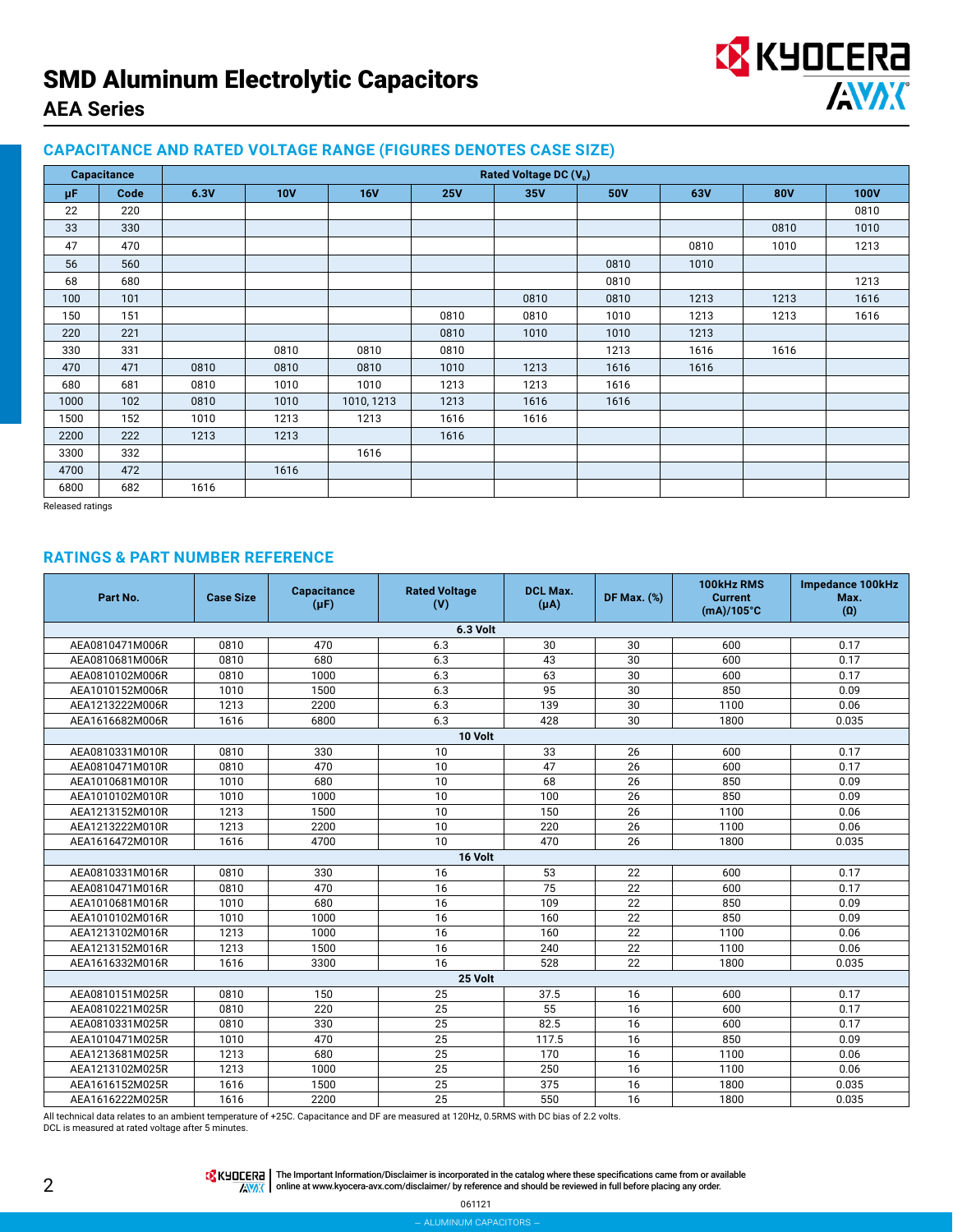

# **AEA Series**

### **RATINGS & PART NUMBER REFERENCE**

| Part No.        | <b>Case Size</b> | Capacitance<br>$(\mu F)$ | <b>Rated Voltage</b><br>(V) | <b>DCL Max.</b><br>$(\mu A)$ | <b>DF Max.</b> (%) | 100kHz RMS<br><b>Current</b><br>$(mA)/105^{\circ}C$ | Impedance 100kHz<br>Max.<br>$(\Omega)$ |
|-----------------|------------------|--------------------------|-----------------------------|------------------------------|--------------------|-----------------------------------------------------|----------------------------------------|
|                 |                  |                          | 35 Volt                     |                              |                    |                                                     |                                        |
| AEA0810101M035R | 0810             | 100                      | 35                          | 35                           | 14                 | 600                                                 | 0.17                                   |
| AEA0810151M035R | 0810             | 150                      | 35                          | 53                           | 14                 | 600                                                 | 0.17                                   |
| AEA1010221M035R | 1010             | 220                      | 35                          | $\overline{77}$              | $\overline{14}$    | 850                                                 | 0.09                                   |
| AEA1213471M035R | 1213             | 470                      | 35                          | 165                          | 14                 | 1100                                                | 0.06                                   |
| AEA1213681M035R | 1213             | 680                      | 35                          | 238                          | 14                 | 1100                                                | 0.06                                   |
| AEA1616102M035R | 1616             | 1000                     | 35                          | 350                          | 14                 | 1800                                                | 0.035                                  |
| AEA1616152M035R | 1616             | 1500                     | $\overline{35}$             | 525                          | 14                 | 1800                                                | 0.035                                  |
|                 |                  |                          | 50 Volt                     |                              |                    |                                                     |                                        |
| AEA0810560M050R | 0810             | 56                       | 50                          | 28                           | 14                 | 330                                                 | 0.34                                   |
| AEA0810680M050R | 0810             | 68                       | 50                          | 34                           | 14                 | 330                                                 | 0.34                                   |
| AEA0810101M050R | 0810             | 100                      | 50                          | 50                           | 14                 | 330                                                 | 0.34                                   |
| AEA1010151M050R | 1010             | 150                      | 50                          | 75                           | 14                 | 670                                                 | 0.18                                   |
| AEA1010221M050R | 1010             | 220                      | 50                          | 110                          | 14                 | 670                                                 | 0.18                                   |
| AEA1213331M050R | 1213             | 330                      | 50                          | 165                          | 14                 | 900                                                 | 0.12                                   |
| AEA1616471M050R | 1616             | 470                      | 50                          | 235                          | 14                 | 1610                                                | 0.073                                  |
| AEA1616681M050R | 1616             | 680                      | 50                          | 340                          | 14                 | 1610                                                | 0.073                                  |
| AEA1616102M050R | 1616             | 1000                     | 50                          | 500                          | 14                 | 1610                                                | 0.073                                  |
|                 |                  |                          | 63 Volt                     |                              |                    |                                                     |                                        |
| AEA0810470M063R | 0810             | 47                       | 63                          | 30                           | 8                  | 200                                                 | 0.7                                    |
| AEA1010560M063R | 1010             | 56                       | 63                          | 35                           | 8                  | 369                                                 | 0.48                                   |
| AEA1213101M063R | 1213             | 100                      | 63                          | 63                           | 8                  | 800                                                 | 0.16                                   |
| AEA1213151M063R | 1213             | 150                      | 63                          | 95                           | 8                  | 800                                                 | 0.16                                   |
| AEA1213221M063R | 1213             | 220                      | 63                          | 139                          | 8                  | 800                                                 | 0.16                                   |
| AEA1616331M063R | 1616             | 330                      | 63                          | 208                          | 8                  | 1410                                                | 0.082                                  |
| AEA1616471M063R | 1616             | 470                      | 63                          | 298                          | 8                  | 1410                                                | 0.082                                  |
|                 |                  |                          | 80 Volt                     |                              |                    |                                                     |                                        |
| AEA0810330M080R | 0810             | 33                       | 80                          | 26                           | 8                  | 130                                                 | 1.88                                   |
| AEA1010470M080R | 1010             | 47                       | 80                          | 38                           | 8                  | 200                                                 | 0.9                                    |
| AEA1213101M080R | 1213             | 100                      | 80                          | 80                           | 8                  | 500                                                 | 0.32                                   |
| AEA1213151M080R | 1213             | 150                      | 80                          | 120                          | 8                  | 500                                                 | 0.32                                   |
| AEA1616331M080R | 1616             | 330                      | 80                          | 264                          | 8                  | 793                                                 | 0.17                                   |
|                 |                  |                          | <b>100 Volt</b>             |                              |                    |                                                     |                                        |
| AEA0810220M100R | 0810             | 22                       | 100                         | 22                           | 7                  | 130                                                 | 1.88                                   |
| AEA1010330M100R | 1010             | 33                       | 100                         | 33                           | $\overline{7}$     | 200                                                 | 0.65                                   |
| AEA1213470M100R | 1213             | 47                       | 100                         | 47                           | $\overline{7}$     | 500                                                 | 0.32                                   |
| AEA1213680M100R | 1213             | 68                       | 100                         | 68                           | $\overline{7}$     | 500                                                 | 0.32                                   |
| AEA1616101M100R | 1616             | 100                      | 100                         | 100                          | $\overline{7}$     | 793                                                 | 0.17                                   |
| AEA1616151M100R | 1616             | 150                      | 100                         | 150                          | $\overline{7}$     | 793                                                 | 0.17                                   |

All technical data relates to an ambient temperature of +25C. Capacitance and DF are measured at 120Hz, 0.5RMS with DC bias of 2.2 volts. DCL is measured at rated voltage after 5 minutes.

# **FREQUENCY COEFFICIENT OF PERMISSIBLE RIPPLE CURRENT**

| <b>Capacitance Range</b> | $120 \leq F(Hz) < 1K$ | $1K \leq F(Hz) < 10K$ | $10K \leq F(Hz) < 100K$ | 100K(Hz) $\leq$ F |
|--------------------------|-----------------------|-----------------------|-------------------------|-------------------|
| $\leq 33$                | 0.35                  | 0.70                  | 0.90                    | .00               |
| $33 - 150$               | 0.40                  | 0.85                  | 0.92                    | .00.              |
| - 150                    | 0.60                  | 0.85                  | 0.95                    | .00               |

The endurance of capacitors is reduced with internal heating produced by ripple current at the rate of halving the lifetime with every 5〗 rise. When long life performance is required in actual use, the rms ripple current has to be reduced.

> TRINTERT | The Important Information/Disclaimer is incorporated in the catalog where these specifications came from or available AVAX online at [www.kyocera-avx.com/disclaimer/](http://www.kyocera-avx.com/disclaimer/) by reference and should be reviewed in full before placing any order.

> > 061021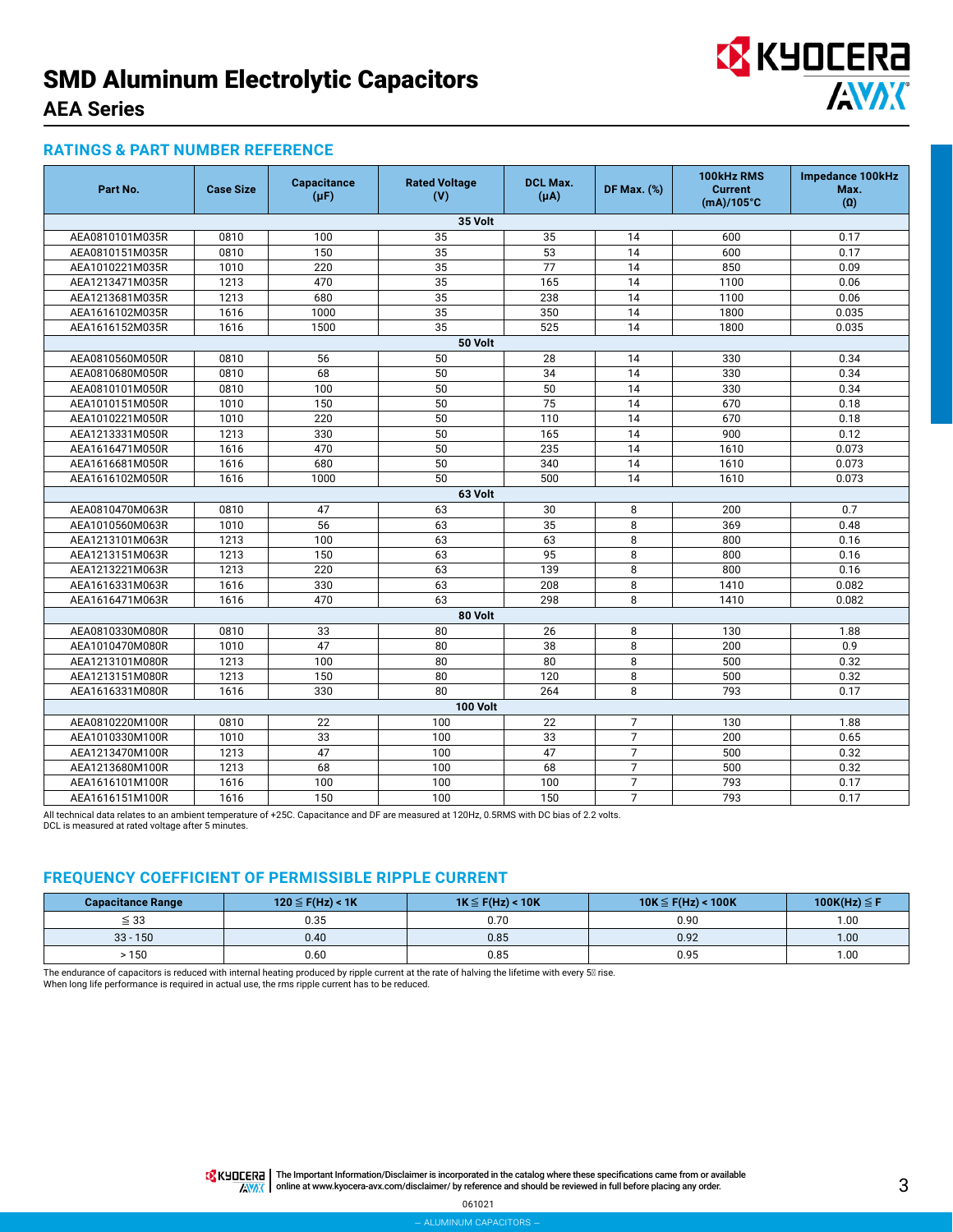# **AEA Series**

### **QUALIFICATION TABLE**

| <b>Test</b>                                                      |                                                                                                                                  | <b>AEA</b> series                 |                                             |    |    |                                  |    |                |                                             |                |     |
|------------------------------------------------------------------|----------------------------------------------------------------------------------------------------------------------------------|-----------------------------------|---------------------------------------------|----|----|----------------------------------|----|----------------|---------------------------------------------|----------------|-----|
|                                                                  | <b>Condition</b>                                                                                                                 | <b>Characteristics</b>            |                                             |    |    |                                  |    |                |                                             |                |     |
| <b>Low Temperature Characteristics</b><br>(Max. Impedance Ratio) |                                                                                                                                  | <b>Rated Voltage (V)</b>          | 6.3                                         | 10 | 16 | 25                               | 35 | 50             | 63                                          | 80             | 100 |
|                                                                  | At 120Hz                                                                                                                         | $Z(-25^{\circ}C)/Z(+20^{\circ}C)$ | 4                                           | 3  | 2  |                                  |    | $\overline{2}$ | $\overline{2}$                              | $\overline{2}$ | 2   |
|                                                                  |                                                                                                                                  | Z(-55°C)/Z(+20°C)                 | 8                                           | 5  |    | 3                                |    | 3              | 3                                           | 3              | 3   |
|                                                                  |                                                                                                                                  | $\Delta C/C$                      |                                             |    |    | Within ±30% of the initial limit |    |                |                                             |                |     |
| <b>Endurance</b>                                                 | 5000 hours, with application of rated voltage at 105°C                                                                           | DF                                |                                             |    |    |                                  |    |                | 300% or less of the initial specified limit |                |     |
|                                                                  |                                                                                                                                  | <b>DCL</b>                        | Initial specified limit or less             |    |    |                                  |    |                |                                             |                |     |
|                                                                  | The following specifications shall be satisfied when the<br>capacitors are restored to 20° after exposing them for 1000 hours    | $\Delta C/C$                      | Within ±30% of the initial limit            |    |    |                                  |    |                |                                             |                |     |
| <b>Shelf Life</b>                                                | 105°C without voltage applied. Before the measurement, the<br>capacitor shall be preconditioned by applying voltage according    | DF                                | 300% or less of the initial specified limit |    |    |                                  |    |                |                                             |                |     |
|                                                                  | to them 4.1 of JIS C5101-4.                                                                                                      | <b>DCL</b>                        | Initial specified limit or less             |    |    |                                  |    |                |                                             |                |     |
|                                                                  | The capacitors shall be kept on the hot plate maintained at 250°C                                                                | $\Delta C/C$                      | Within ±10% of the initial limit            |    |    |                                  |    |                |                                             |                |     |
| <b>Resistance to Soldering Heat</b>                              | for 30 seconds. After removing from the hot plate and restored<br>at room temperature they meet the characteristics requirements | DF                                | Initial specified limit                     |    |    |                                  |    |                |                                             |                |     |
|                                                                  | listed at right.                                                                                                                 | <b>DCL</b>                        | Initial specified limit or less             |    |    |                                  |    |                |                                             |                |     |
| <b>Standards</b>                                                 | JIS C 5101-4-1 (IEC 60384)                                                                                                       |                                   |                                             |    |    |                                  |    |                |                                             |                |     |

#### **REFLOW**

| Diameter (mm)               | $\Phi$ 4 - 6.3                                     | $\Phi$ 8 - 16                 |  |  |  |
|-----------------------------|----------------------------------------------------|-------------------------------|--|--|--|
| <b>Peak Temperature</b>     | $260^{\circ}$ C, 5 sec. max.<br>245°C, 5 sec. max. |                               |  |  |  |
| <b>Preheat Temperature</b>  |                                                    | 150°C to 180°C, 120 sec. max. |  |  |  |
| Duration at 217°C or Higher | 90 sec. max.                                       | 90 sec. max.                  |  |  |  |
| <b>Reflow Number</b>        | Once                                               | Twice or less                 |  |  |  |

#### **STORAGE**

1. It is recommended to keep capacitors between the ambient temperatures of 5°C to 35°C and a relative humidity of 75% or below.

- 2. Confirm that the environment does not have any of the following conditions:
	- Damp conditions such as water, saltwater spray, or oil spray or fumes. High humidity or humidity condensation situations.
	- In an atmosphere filled with toxic gasses (such as hydrogen sulfide, sulfurous acid, nitrous acid, chlorine, ammonia, etc.).
	- Being exposed to direct sunlight, ozone, ultraviolet ray, or radiation.
	- Being exposed to acidic or alkaline solutions.
	- Under severe conditions where vibration and / or mechanical shock exceed the applicable ranges of the specification.

| I<br>I  |  |
|---------|--|
| ×<br>۰. |  |

| <b>Category</b>  | <b>Description</b>  | <b>Storage Life</b>                                                                          |  |  |  |  |  |  |
|------------------|---------------------|----------------------------------------------------------------------------------------------|--|--|--|--|--|--|
| Mid-High Voltage |                     | 160V and above 2 2 yrs, after 1 yr, needs to check characteristics, if NG, needs to do aging |  |  |  |  |  |  |
| Low Voltage      | 120V and below 2yrs |                                                                                              |  |  |  |  |  |  |
|                  |                     |                                                                                              |  |  |  |  |  |  |

Remark: Re-aging condition depends on its own spec.

### **PACKAGE TAPE DIMENSIONS** units (mm)

| <b>Size Code</b> | A±0.20                      | B±0.20 | W±0.30 | F±0.10 | E±0.10 | P±0.10 | $t\pm0.10$ | T±0.20 |
|------------------|-----------------------------|--------|--------|--------|--------|--------|------------|--------|
| 0810             | 8.7                         | 8.7    | 24.0   | 11.5   | 1.75   | 16.0   | 0.4        | 11.0   |
| 1010             | 10.7                        | 10.7   | 24.0   | 11.5   | 1.75   | 16.0   | 0.4        | 11.0   |
| 1213             | 13.4/13.7(G)   13.4/13.7(G) |        | 32.0   | 14.2   | 1.75   | 24.0   | 0.4        | 14.5   |
| 1616             | 17.5                        | 17.5   | 44.0   | 20.2   | 1.75   | 28.0   | 0.4        | 17.5   |



**EX KYOCERA** 

**AVAK** 

"(G)" "Anti-vibration Structure"

THE Important Information/Disclaimer is incorporated in the catalog where these specifications came from or available **AVAK** online at [www.kyocera-avx.com/disclaimer/](http://www.kyocera-avx.com/disclaimer/) by reference and should be reviewed in full before placing any order.